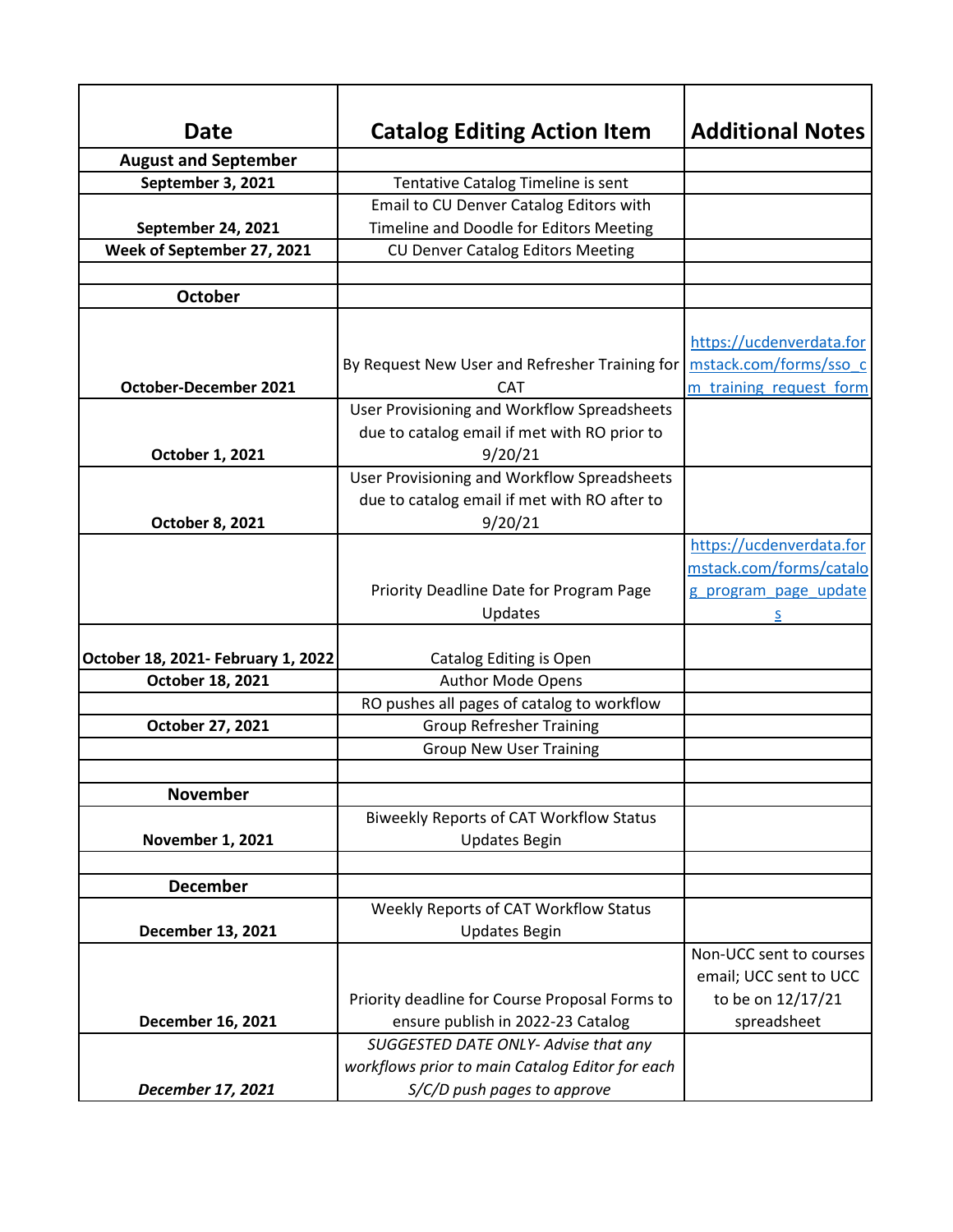| <b>Date</b>             | <b>Catalog Editing Action Item</b>                                                        | <b>Additional Notes</b>    |
|-------------------------|-------------------------------------------------------------------------------------------|----------------------------|
|                         | SUGGESTED DATE ONLY- Advise ro Admins can                                                 |                            |
|                         | assist with pushing pages to the main S/C/D                                               |                            |
| December 20, 2021       | Catalog Editor                                                                            |                            |
|                         |                                                                                           |                            |
| January                 |                                                                                           |                            |
| <b>January 14, 2022</b> | All Course Proposals due to courses email<br>Last Day to Modify a Page Name and Request a |                            |
|                         | Page to be added to the Catalog                                                           |                            |
|                         | Last weekly CAT Workflow Status Email Sent;                                               |                            |
|                         | course error information will still be sent                                               |                            |
| <b>January 31, 2022</b> | through March 1                                                                           |                            |
|                         |                                                                                           |                            |
| <b>February</b>         |                                                                                           |                            |
|                         |                                                                                           |                            |
|                         |                                                                                           |                            |
|                         |                                                                                           | If department does not     |
|                         |                                                                                           | have a workflow (student   |
|                         |                                                                                           | service/student life       |
|                         |                                                                                           | related), they can use     |
|                         |                                                                                           | catalog editing form. If a |
|                         |                                                                                           | school/college has policy  |
|                         |                                                                                           | updates that are located   |
|                         |                                                                                           | on a Registrar's Office    |
|                         |                                                                                           | page they may use this     |
|                         |                                                                                           | form-                      |
|                         |                                                                                           | https://ucdenverdata.for   |
|                         |                                                                                           | mstack.com/forms/sso r     |
|                         | All Catalog Editing Due and must push pages out eg_catalog_edit_submissi                  |                            |
| <b>February 1, 2022</b> | of S/C/D queues                                                                           | on_form                    |
| <b>February 2, 2022</b> | RO Team pushes outstanding workflow items<br>forward to the RO workflows                  |                            |
|                         |                                                                                           |                            |
| <b>March</b>            |                                                                                           |                            |
|                         | Degree Audit Team Review Complete- push to                                                |                            |
| March 1, 2022           | RO Catalog Team                                                                           |                            |
|                         | Last Day for to ask for Program Page to be                                                |                            |
|                         | deleted or Modify Order of Pages                                                          |                            |
|                         | CU Denver Catalog Review Complete; all pages                                              |                            |
| March 8, 2022           | in Approved Status                                                                        |                            |
|                         |                                                                                           | ensures no red boxes or    |
| March 14, 2022          | <b>Final Catalog Republish</b>                                                            | errors                     |
|                         | Preview Website Generated, Broken Links                                                   |                            |
| March 15-17, 2022       | Report sent and fixed                                                                     |                            |
|                         |                                                                                           |                            |